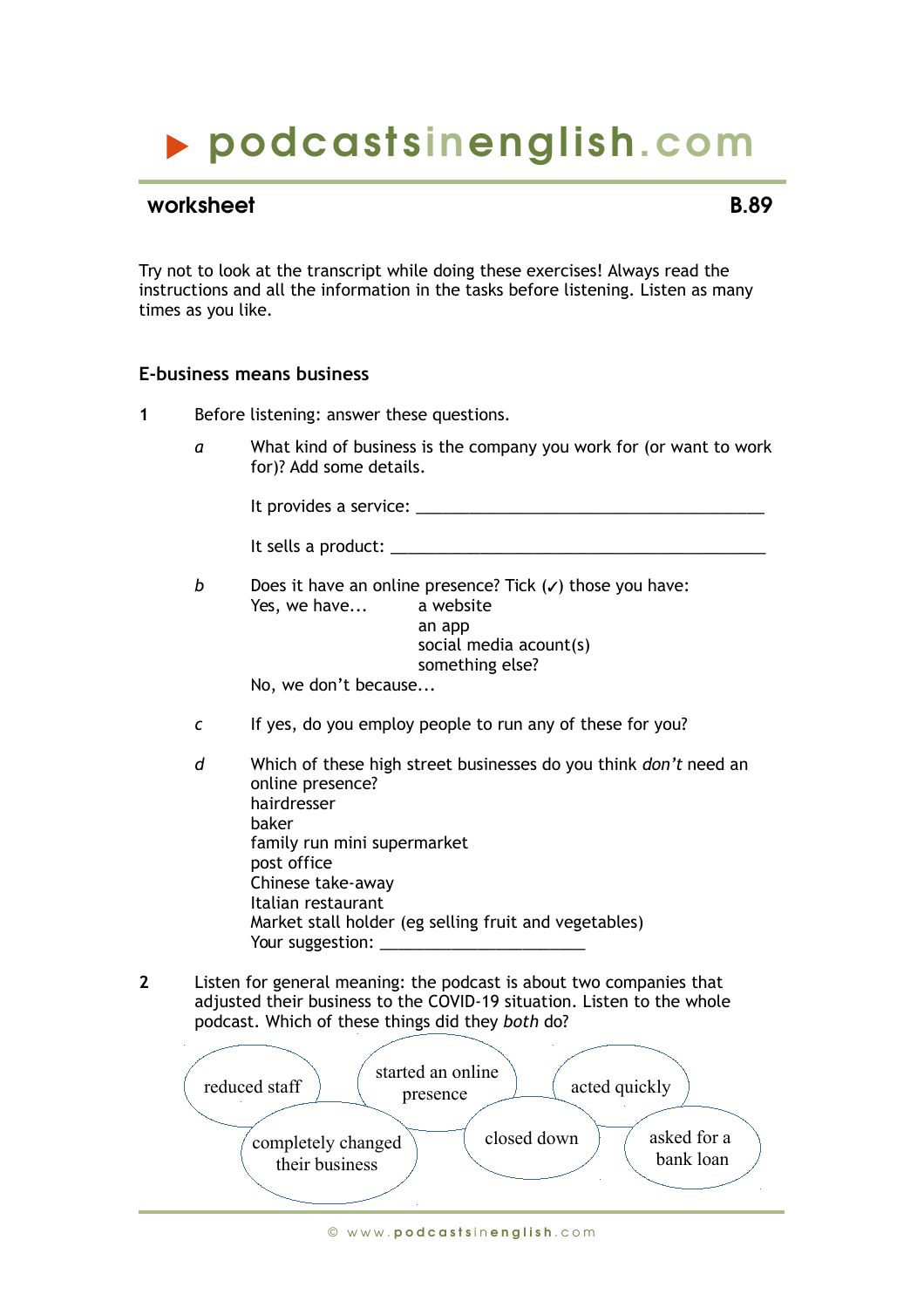# podcasts inenglish.com

| 3 | a                                                                                                                                                                                                                                                     | Listen for detail: listen again and write / choose the answers.<br>The Chesterfield group owns                                                  |
|---|-------------------------------------------------------------------------------------------------------------------------------------------------------------------------------------------------------------------------------------------------------|-------------------------------------------------------------------------------------------------------------------------------------------------|
|   |                                                                                                                                                                                                                                                       | ____ fish and chip shops, serving ________ every week.                                                                                          |
|   | b                                                                                                                                                                                                                                                     | At the beginning of the crisis how many customers did they lose?<br>All of them<br>A few of them<br>Most of them                                |
|   | $\epsilon$                                                                                                                                                                                                                                            | Tick $(v)$ the changes the new system brought in.<br>There was no waiting<br>There was no cash<br>There was free delivery                       |
|   | d                                                                                                                                                                                                                                                     | What percentage of the staff kept working?<br>$\overline{7}$<br>17<br>70                                                                        |
|   | e                                                                                                                                                                                                                                                     | What was the main problem the fashion business had?<br>The shops had to close<br>The clothes were for going out<br>They didn't have a website   |
|   | f                                                                                                                                                                                                                                                     | The business had a sale:                                                                                                                        |
|   |                                                                                                                                                                                                                                                       | _____% off all stock, but _______% off _______ dresses.                                                                                         |
|   | g                                                                                                                                                                                                                                                     | What was the new range of clothing?<br>Clothes for doing sports at home<br>Clothes for having parties at home<br>Clothes for being lazy at home |
|   | $\boldsymbol{h}$                                                                                                                                                                                                                                      | The sales in April were better than<br>in March<br>in April the year before<br>ever before                                                      |
|   | $\mathbf{i}$                                                                                                                                                                                                                                          | Richard thinks selling online is essential for companies to succeed<br>these days. True or false?                                               |
| 4 | After listening: now do the vocabulary worksheet.                                                                                                                                                                                                     |                                                                                                                                                 |
| 5 | After listening: writing. Do you agree with this statement?<br>"Having an active social media account is more important than having a<br>website".<br>Write a couple of paragraphs discussing the idea, and then a paragraph with<br>your conclusion. |                                                                                                                                                 |